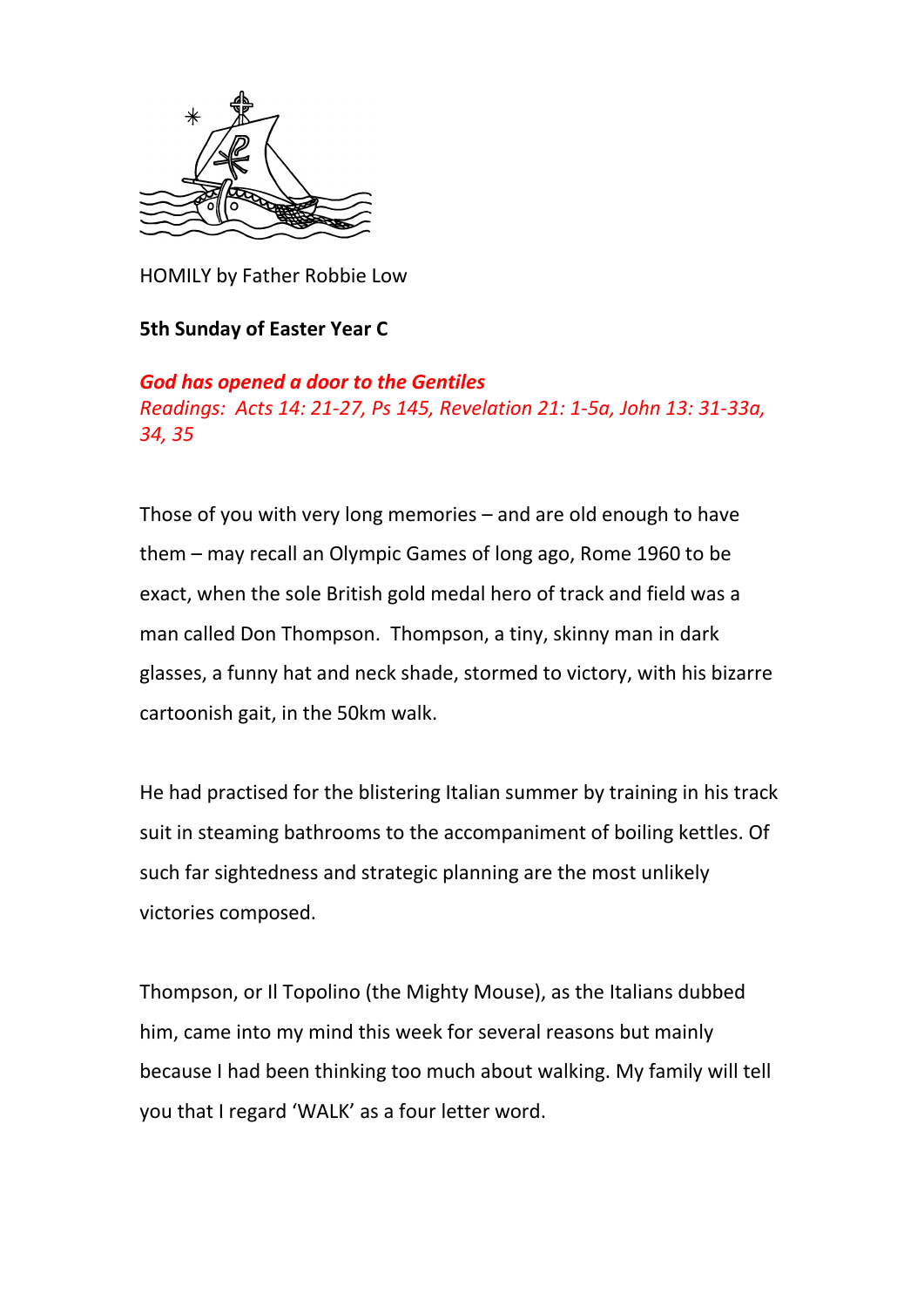However…walking is in the air.

Several people have asked if the weekly parish walks are going to be revived. Deacon Brian is walking the coastal path for the Catholic Childrens' Society. Next weekend a group of youngsters (and a few decrepits like me) will be doing the 30 mile Saints' Way Rosary Walk to help take handicapped children to Lourdes. In the autumn Walk Cornwall, involving all the Christian communities, will take to the streets of our county to preach the Gospel. Everyone, it seems is either walking or supporting walkers carrying the Gospel.

Walking is a great place for fellowship, building friendship, the companionship of physical endeavour and having the time for those conversations that often get missed in daily life.

Today, though we probably didn't notice it in the list of ancient towns that comprised the first reading, we are reminded of the first great walker for the Gospel – St. Paul.

Today's passage takes us to the end of his first missionary journey  $-a$ long sea voyage followed by a 300 mile round walk through the Taurus mountains and the towns of the Anatolian heartland.

The significance of these two chapters (13 & 14), which we have been hearing this week at Mass, is that they record the very moment when the Gospel of Christ bursts through the borders of its Jewish origins and begins to fulfil the original promise to Abraham of an opportunity for the redemption of all. This ancient walk through the Taurus mountains is the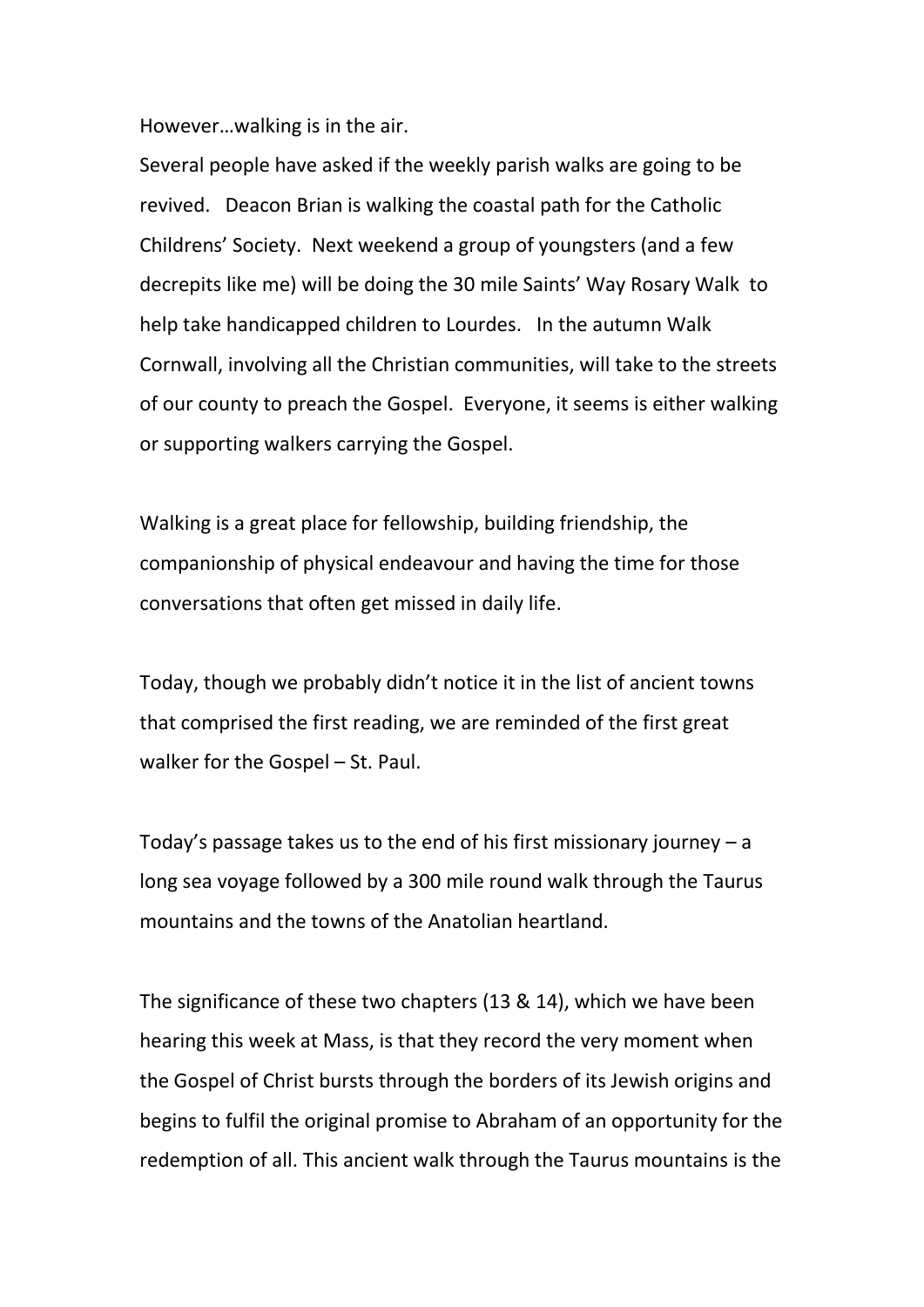moment when the Gentiles, the outsiders, you and me, are finally included and the fellowship of the followers of Jesus becomes the Universal or Catholic Church of Christ.

One small step for man…..one giant leap for mankind. This is **our** history. At every stage of this mission Paul and Barnabas are greeted equally by enthusiastic conversions and bitter and violent rejection. Each city, each town, forms its own community of faith under the guidance of the Apostle and he ordains its eldership or priests to serve it, as this passage attests. Each community, like its missionaries, will undergo persecution from those viciously opposed to the will of God. It is no different today. One thing we might notice in this little list of communities Paul and Barnabas have missioned, is the town of Lystra.

As our first reading opens Paul has just left Lystra for the town of Derbe where his mission goes well. What we need to remember is that Lystra was the town that gave the missionaries both the most extravagant and enthusiastic welcome and the most violent rejection. It was Palm Sunday and Good Friday rolled into one.

Paul healed a cripple there and the townsfolk believed he and Barnabas were gods. Paul had to stop them worshipping him. Shortly thereafter, enemies of the mission managed to persuade the locals that, not only were Paul and Barnabas not gods but, in fact, they were evil. It was in Lystra that Paul was stoned and left for dead outside the city.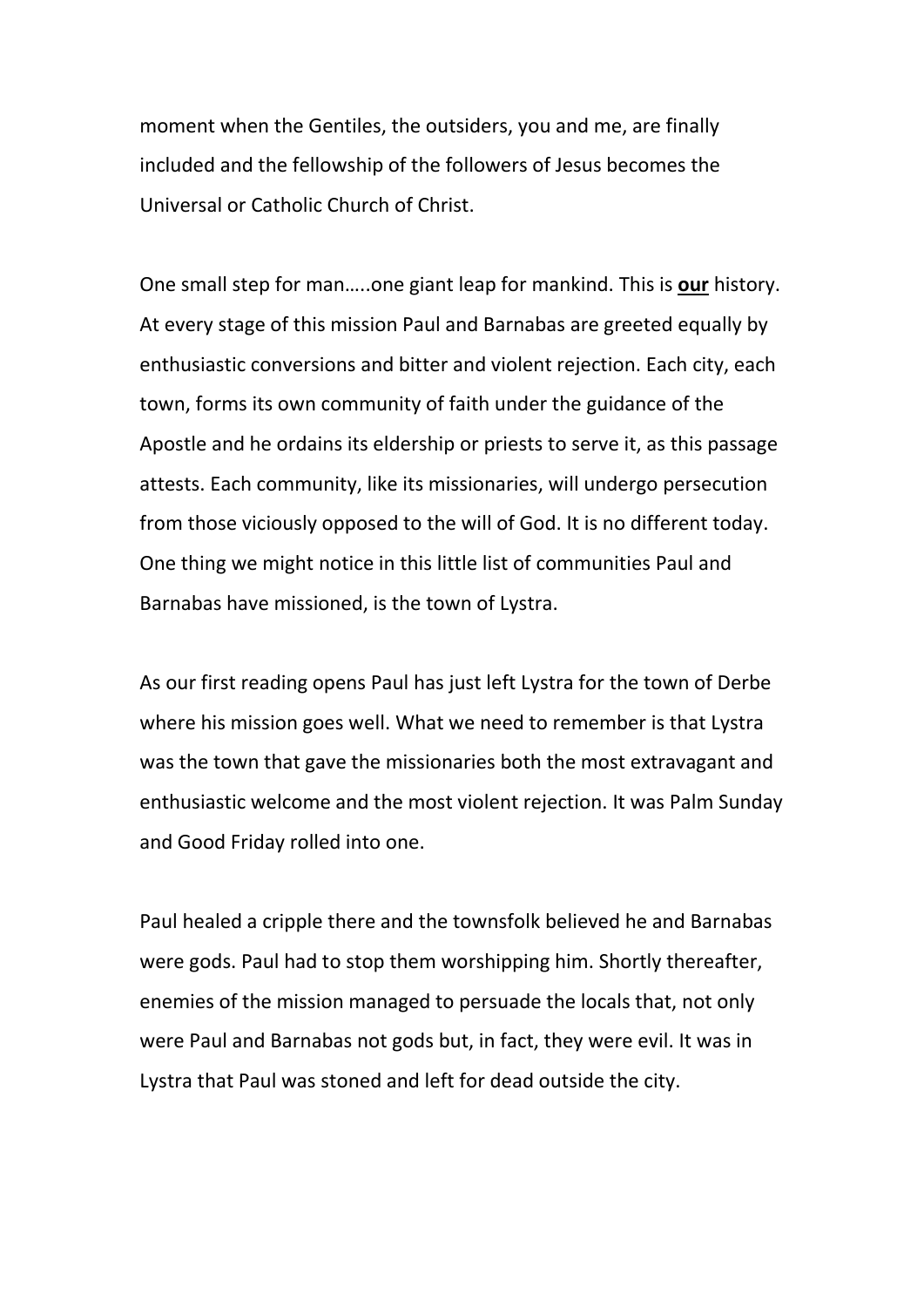What would you do on regaining consciousness? Paul was surrounded by the little band of new believers AND…… he walked straight back into Lystra.

The following day, having made his point that nothing stops the Gospel and that believers in the Risen Lord do not fear death, Paul heaves his battered body on the mountain road to Derbe.

Notice also that, on the return journey, Paul and Barnabas do not avoid Lystra or any other city where they have been subject to persecution. They go back through them all, strengthening the newly planted church in each place, ordaining priests and committing them to the Lord. When they finally arrive back in Antioch, where they had been commissioned and ordained themselves, they do not say 'It's hell out there. There's a lot of people out to get us. Best to stay at home.'

NO. They report all that had happened and understand, as we now do with the benefit of hindsight, that a miracle has occurred. 'God has opened a door to the Gentiles.'

It is this evidence that, in a year or so will be presented at the first great Council of the Church, the Council of Jerusalem. Together with the evidence of Scripture and the authoritative teaching of Peter it will herald the take off for the Universal Church.

The Year of Faith is turning into the Year of Walks.